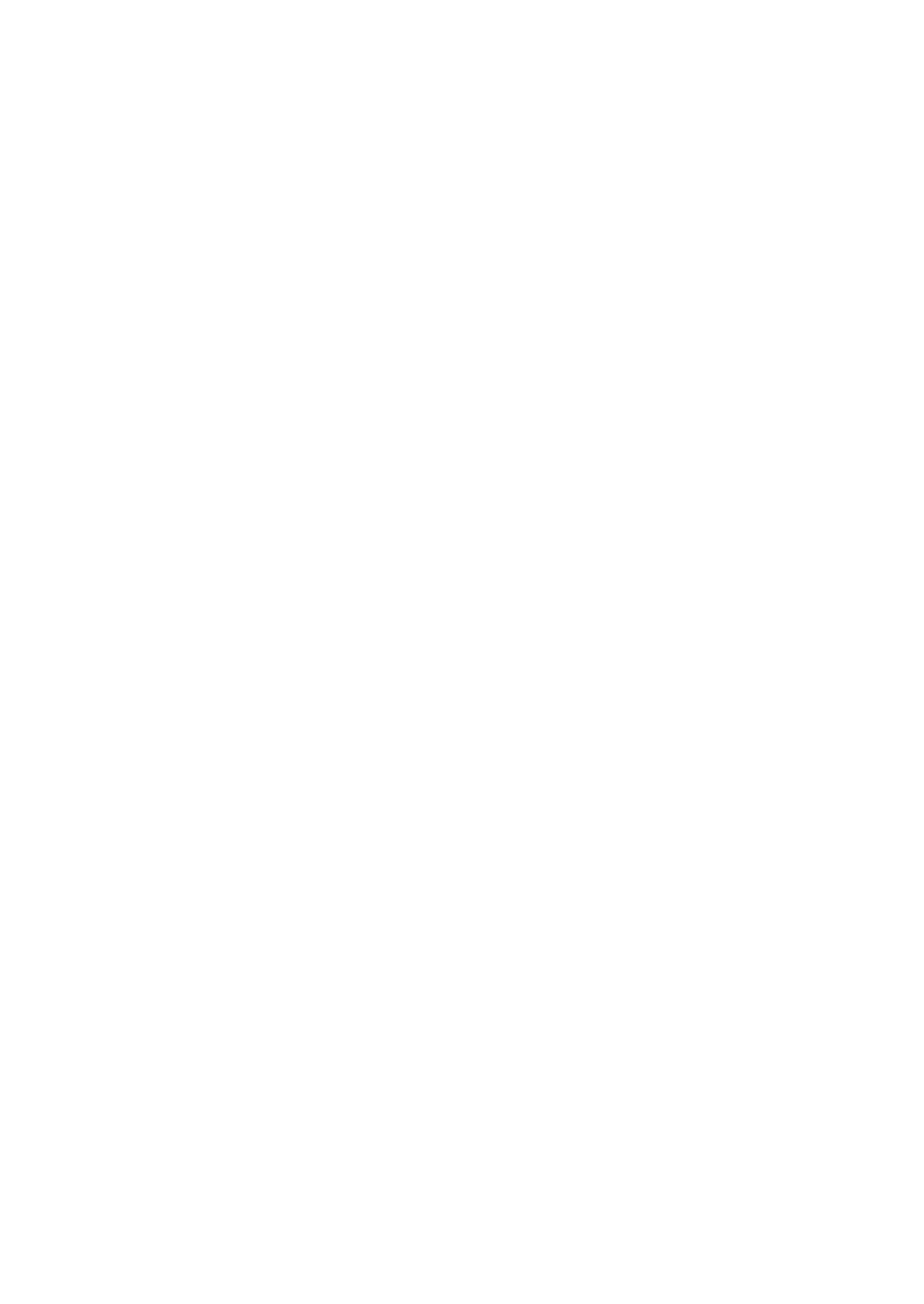

# **ENERGY EFFICIENCY ACT**

### **Arrangement of Sections**

### **Section**

|                | <b>PART I - PRELIMINARY</b>                 | ERROR! BOOKMARK NOT DEFINED.                                                                                         |    |
|----------------|---------------------------------------------|----------------------------------------------------------------------------------------------------------------------|----|
| 1              |                                             |                                                                                                                      |    |
| $\overline{2}$ |                                             |                                                                                                                      |    |
| 3              |                                             |                                                                                                                      |    |
| 4              |                                             |                                                                                                                      |    |
| 5              |                                             |                                                                                                                      |    |
| 6              |                                             |                                                                                                                      |    |
|                | <b>PART II - KEY CONCEPTS</b>               | <u> 1989 - Johann Barn, mars ann an t-Amhain Aonaich an t-Aonaich an t-Aonaich ann an t-Aonaich ann an t-Aonaich</u> | 7  |
| 7              |                                             |                                                                                                                      |    |
| 8              |                                             |                                                                                                                      |    |
| 9              |                                             |                                                                                                                      |    |
| 10<br>11<br>12 | <b>LABELLING STANDARDS</b>                  | PART III - MINIMUM ENERGY PERFORMANCE STANDARDS AND                                                                  | 8  |
|                | <b>PART IV - REQUIREMENTS FOR IMPORTERS</b> |                                                                                                                      | 9  |
| 13             |                                             |                                                                                                                      |    |
|                | <b>PART V - ADMINISTRATION</b>              |                                                                                                                      | 9  |
| 14             |                                             |                                                                                                                      |    |
| 15             |                                             |                                                                                                                      |    |
| 16             |                                             |                                                                                                                      |    |
|                | <b>PART VI - REGISTRATION</b>               |                                                                                                                      | 10 |
| 17             |                                             |                                                                                                                      |    |

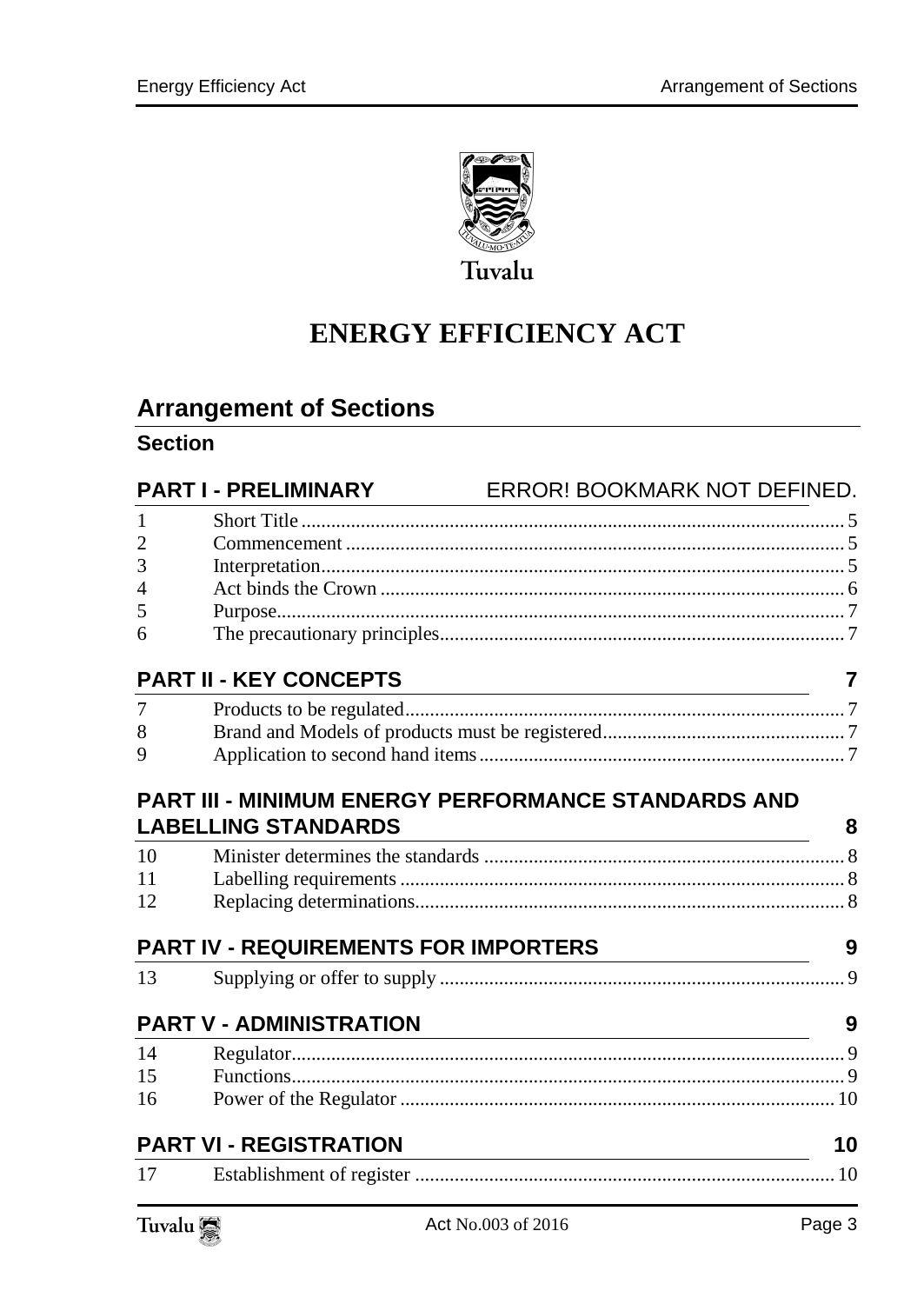| 19<br>20<br>21<br>22<br>23<br>24<br>25<br>26<br>27<br>28<br>29<br>PART VII - MONITORING AND INVESTIGATION<br>30<br>31<br>32<br>33<br>34<br>PART VIII - OFFENCES AND ENFORCEMENT<br>35<br>36<br><b>PART IX - REVIEWING DECISIONS</b><br>16<br><u> 1980 - Johann Barn, mars ar breithinn ar chuid ann an t-Alban ann an t-Alban ann an t-Alban ann an t-Alban a</u><br>37<br><b>PART X - MISCELLANEOUS</b><br><u> 1980 - Johann Barnett, fransk politik (f. 1980)</u><br>38<br>39 | 18 |  |    |
|---------------------------------------------------------------------------------------------------------------------------------------------------------------------------------------------------------------------------------------------------------------------------------------------------------------------------------------------------------------------------------------------------------------------------------------------------------------------------------|----|--|----|
|                                                                                                                                                                                                                                                                                                                                                                                                                                                                                 |    |  |    |
|                                                                                                                                                                                                                                                                                                                                                                                                                                                                                 |    |  |    |
|                                                                                                                                                                                                                                                                                                                                                                                                                                                                                 |    |  |    |
|                                                                                                                                                                                                                                                                                                                                                                                                                                                                                 |    |  |    |
|                                                                                                                                                                                                                                                                                                                                                                                                                                                                                 |    |  |    |
|                                                                                                                                                                                                                                                                                                                                                                                                                                                                                 |    |  |    |
|                                                                                                                                                                                                                                                                                                                                                                                                                                                                                 |    |  |    |
|                                                                                                                                                                                                                                                                                                                                                                                                                                                                                 |    |  |    |
|                                                                                                                                                                                                                                                                                                                                                                                                                                                                                 |    |  |    |
|                                                                                                                                                                                                                                                                                                                                                                                                                                                                                 |    |  |    |
|                                                                                                                                                                                                                                                                                                                                                                                                                                                                                 |    |  |    |
|                                                                                                                                                                                                                                                                                                                                                                                                                                                                                 |    |  | 13 |
|                                                                                                                                                                                                                                                                                                                                                                                                                                                                                 |    |  |    |
|                                                                                                                                                                                                                                                                                                                                                                                                                                                                                 |    |  |    |
|                                                                                                                                                                                                                                                                                                                                                                                                                                                                                 |    |  |    |
|                                                                                                                                                                                                                                                                                                                                                                                                                                                                                 |    |  |    |
|                                                                                                                                                                                                                                                                                                                                                                                                                                                                                 |    |  |    |
|                                                                                                                                                                                                                                                                                                                                                                                                                                                                                 |    |  | 15 |
|                                                                                                                                                                                                                                                                                                                                                                                                                                                                                 |    |  |    |
|                                                                                                                                                                                                                                                                                                                                                                                                                                                                                 |    |  |    |
|                                                                                                                                                                                                                                                                                                                                                                                                                                                                                 |    |  |    |
|                                                                                                                                                                                                                                                                                                                                                                                                                                                                                 |    |  |    |
|                                                                                                                                                                                                                                                                                                                                                                                                                                                                                 |    |  |    |
|                                                                                                                                                                                                                                                                                                                                                                                                                                                                                 |    |  | 16 |
|                                                                                                                                                                                                                                                                                                                                                                                                                                                                                 |    |  |    |
|                                                                                                                                                                                                                                                                                                                                                                                                                                                                                 |    |  |    |

#### No table of contents entries found.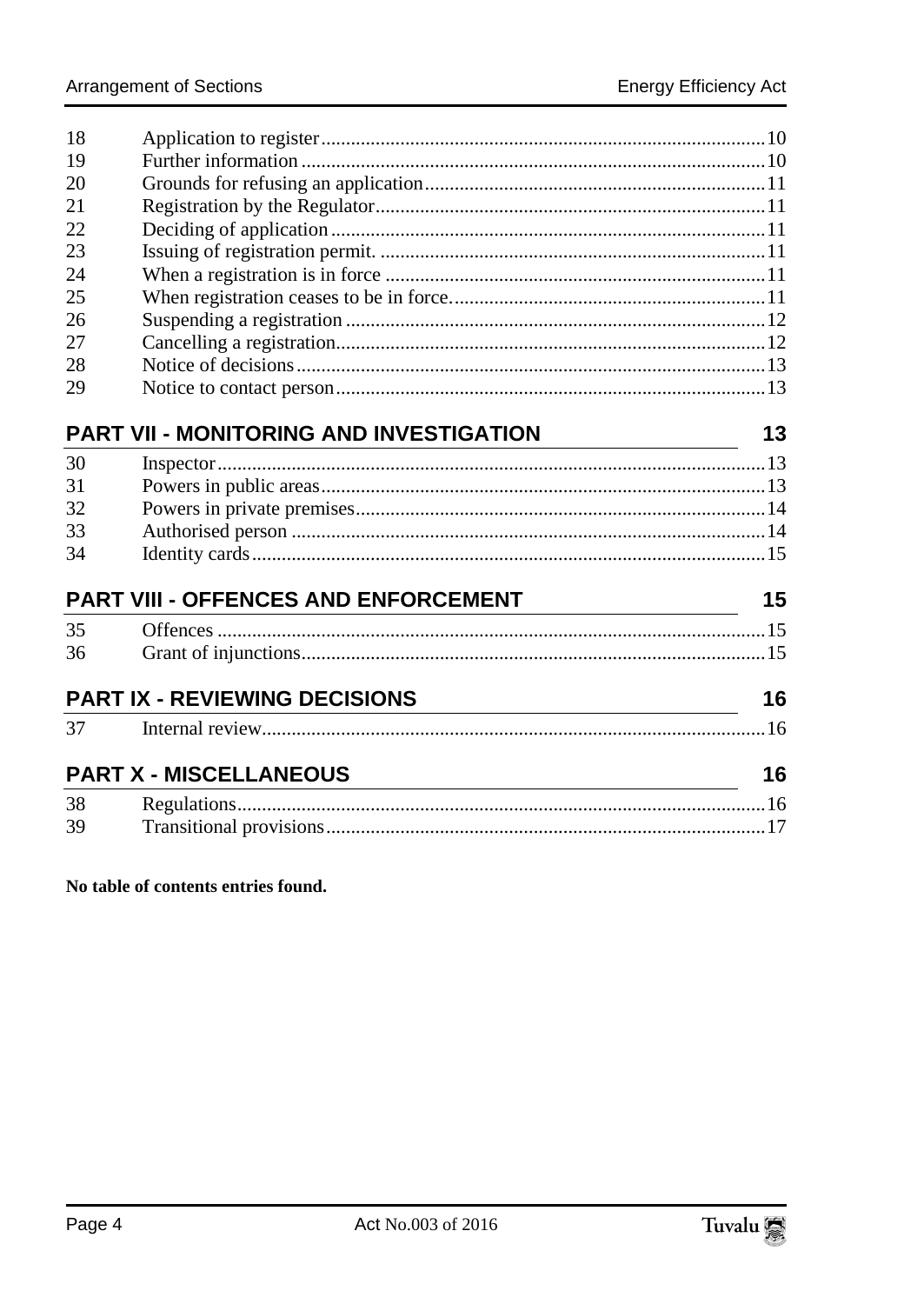

# **ENERGY EFFICIENCY ACT**

#### **Act No.003 of 2016**

#### **AN ACT TO PROMOTE ENERGY EFFICIENCY, CONTROL THE IMPORTATION, USE AND SALE OF INEFFICIENT ELECTRICAL APPLIANCES INTO TUVALU AND RELATED PURPOSES**

Commencement [27th May, 2016]

### **PART I - PRELIMINARY**

#### <span id="page-4-0"></span>**1 Short Title**

This Act may be cited as the Energy Efficiency Act.

#### <span id="page-4-1"></span>**2 Commencement**

This Act shall come into force on such date as the Minister by notice appoints.

#### <span id="page-4-2"></span>**3 Interpretation**

In this Act, unless the context otherwise requires-

**"brand"** means the name which the product is traded under;

**"court"** means the Senior Magistrate Court;

**"determinations"** means the standards for energy performance and labelling adopted by the Minister under section 9 of this Act and prescribed under schedule 1A and 1B of the Regulations.

**"electrical appliances"** means products which use electrical energy for operation, such as freezers and lights;

**"energy conservation"** means a limit or reduction in the use of energy;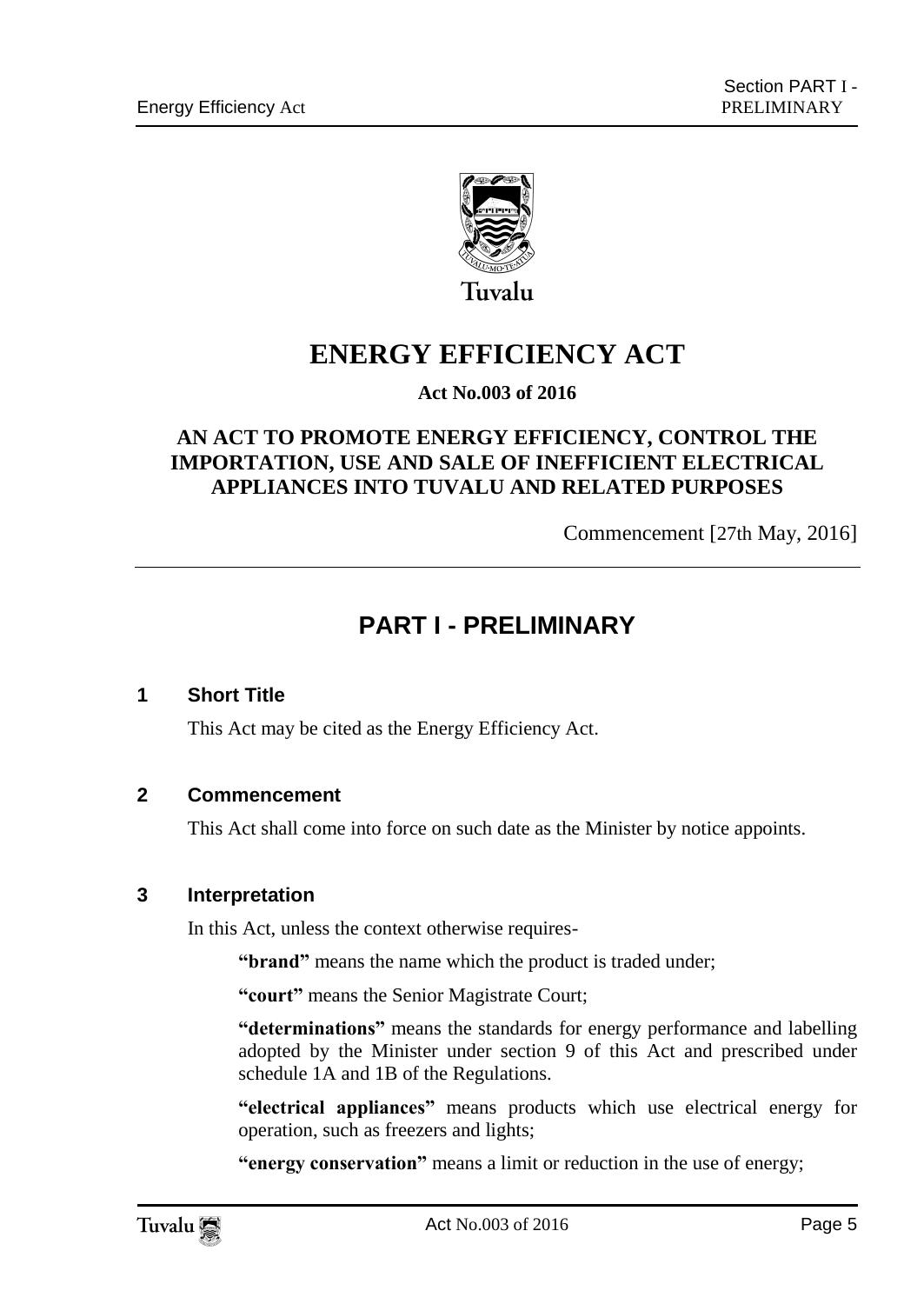**"energy efficiency"** means a change to energy use that results in an increase in net benefits per unit of energy;

**"environment"** has the meaning given to it by the Environmental Act;

**"Minister"** means the Minister who is responsible for the administration of this Act;

**"model"** means a range of items of the same brand where each item has the same energy performance characteristics;

"warrant" means a warrant issued by the Court for the purpose of inspection of a public or private premise;

**"Minimum Energy Performance Standards and labelling (MEPSL) product**" is an electrical appliance or a product that affects the amount of energy used by another product and is listed in Schedule 1A of the Regulations with the standards applicable to it;

**"Minimum Energy Performance Standards and labelling (MEPSL) standard"** is a standard designated by the Minister under section 10 for each product as stated in Schedule 1A and 1B of the Regulations;

*"***offer to supply"** includes make available, expose, display or advertise a product for supply or sale;

"**product"** means a good or electrical appliance, for the purpose of this Act;

"**product class"** means a category of electrical appliances, grouped as class based on the functions they perform, the materials they contain, their capacity or any other feature;

**"premises** includes the following:

(a) a structure, building, vehicle, vessel or aircraft;

(b) a place (whether or not enclosed or built on);

(c) a part of a thing referred to in paragraph (a) or (b);

**"Regulator"** means the Energy Efficiency Regulator established under Part V of this Act;

*"***replacement standard"** means standard made by the Minister that intends to replace the existing standard;

"**revoked standard"** means standard made by the Minister that intends to revoke the existing standard until the replacement standard comes into effect;

**"supply"** includes a supply by way of sale, exchange, gift, lease, loan, hire or hire- purchase.

#### <span id="page-5-0"></span>**4 Act binds the Crown**

This Act binds the Crown.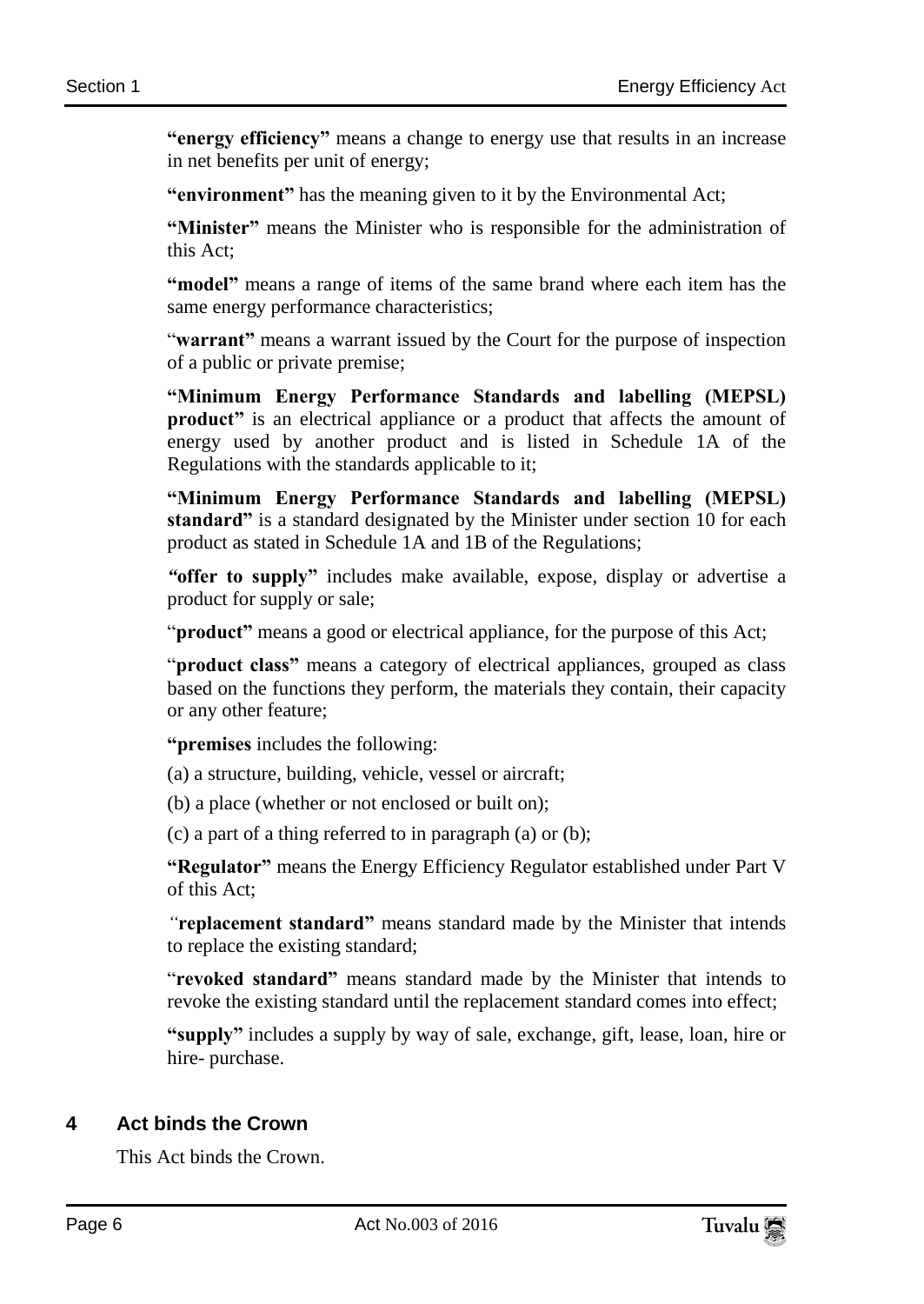#### <span id="page-6-0"></span>**5 Purpose**

The purpose of this Act is to promote, in Tuvalu, energy efficiency, energy conservation and to give effects to certain obligations that Tuvalu has under the Climate Change Conventions and related conventions.

#### <span id="page-6-1"></span>**6 The precautionary principles**

- (1) All persons and agencies having responsibilities under this Act, or whose functions and powers may relate to any matter or thing involving the management of the environment in Tuvalu, or the regulation, control, or management of any substance, matter or thing which may adversely impact upon Tuvalu's environment, shall apply the precautionary approach when discharging their responsibilities and functions, or exercising their powers.
- (2) To clarify the application of subsection (1), the precautionary approach is applied if, in the event of a threat of damage to Tuvalu's natural resources or to the environment of Tuvalu, or a risk to human health in Tuvalu, a lack of full scientific certainty regarding the extent of adverse effects is not used as a reason for not acting to prevent or minimise the potential adverse effects or risks arising in any way from a matter regulated under any law.

# **PART II - KEY CONCEPTS**

#### <span id="page-6-3"></span><span id="page-6-2"></span>**7 Products to be regulated**

The products or electrical appliances subject to this Act are the products or electrical appliances listed in Schedule 1A and 1B of the Regulations.

#### <span id="page-6-4"></span>**8 Brand and Models of products must be registered**

The brand and model of the product subject to this Act must be registered under Part VI in relation to the product class standards provided in Schedule 1A and 1B of the Regulations.

#### <span id="page-6-5"></span>**9 Application to second hand items**

This Act applies to new and second hand products of product class subjected to this Act imported by a consumer for personal use.

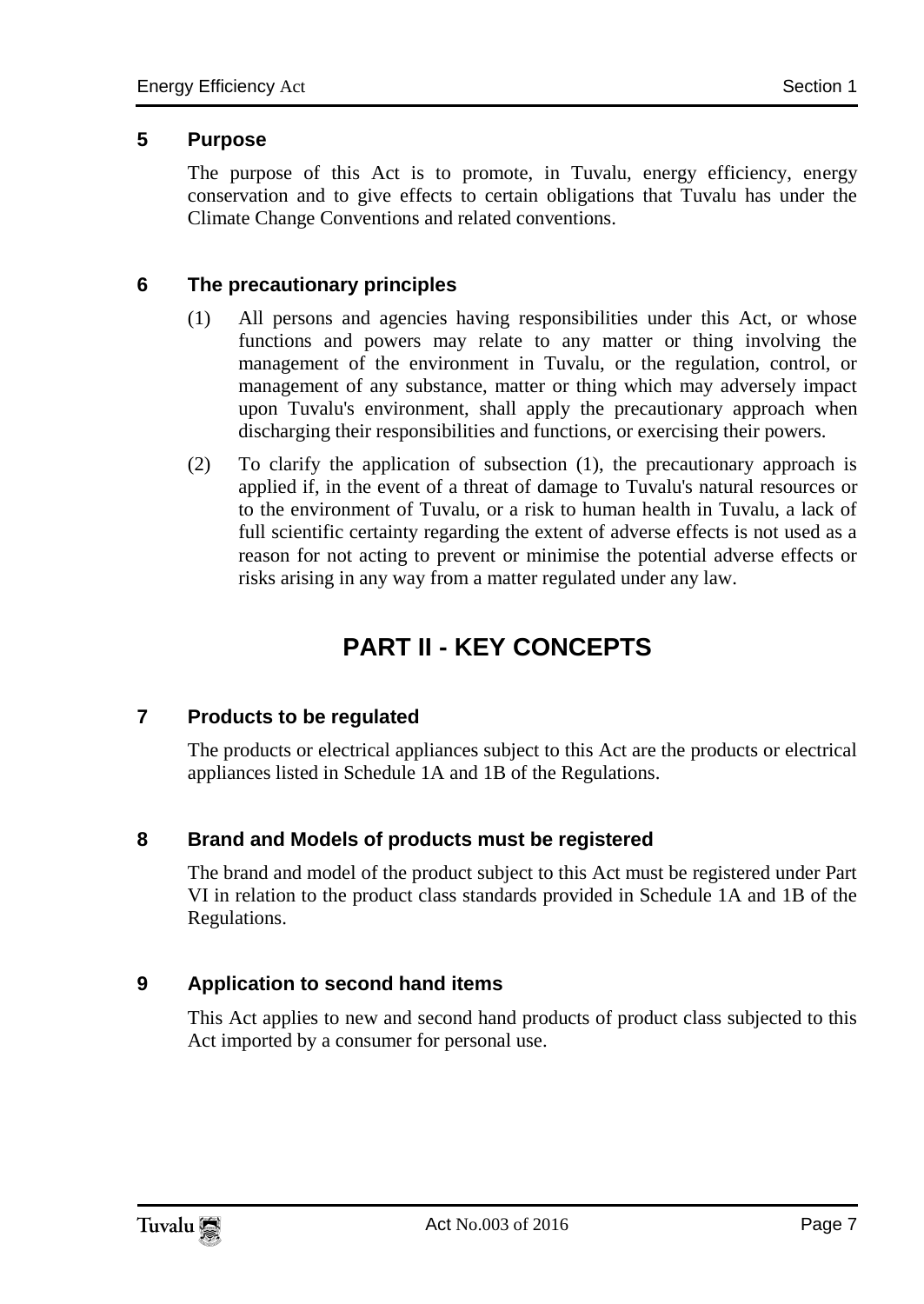### <span id="page-7-0"></span>**PART III - MINIMUM ENERGY PERFORMANCE STANDARDS AND LABELLING STANDARDS**

#### <span id="page-7-1"></span>**10 Minister determines the standards**

- (1) The Minister must determine standards for minimum energy performance and/or energy labelling for the electrical appliances or products subject to this Act and provide such determinations under Schedule 1A and 1B of the Regulations.
- (2) The standards specifying the methods of testing and the minimum energy performance and labelling for the products subject to this Act.
- (3) The determinations comes into force on the day specified by the Minister in the Regulations or if no such date is provided then it is the day after the Minister has signed and endorsed the standards.

#### <span id="page-7-2"></span>**11 Labelling requirements**

- (1) The importer may not supply or offer to supply a product prescribed in Schedule 1B of the Regulations unless**:** 
	- (a) the brand and model is registered under this Act; and
	- (b) the product has an energy label that complies with the energy performance standards and method of testing provide under Schedule 1A for that product;
	- (c) the energy label is displayed at the front of that product; and
	- (d) the energy performance characteristics on the label correspond to those registered for that model.
- (2) No other label showing energy performance standards of the product may be attached to the product except the label specified in the scheduled 1B.

#### <span id="page-7-3"></span>**12 Replacing determinations**

- (1) The Minister may by notice revoke a determination (*revoked determination*) prescribed in Schedule 1A and 1B of the Regulations for a particular product class and make a new determination (*replacement determination*) for that product class.
- (2) The revoked determination ceases to be in force immediately before the replacement determination comes into force.
- (3) The replacement determination comes into force on the date specified by the Minister or the day after the Minister has endorsed or signed the new determination.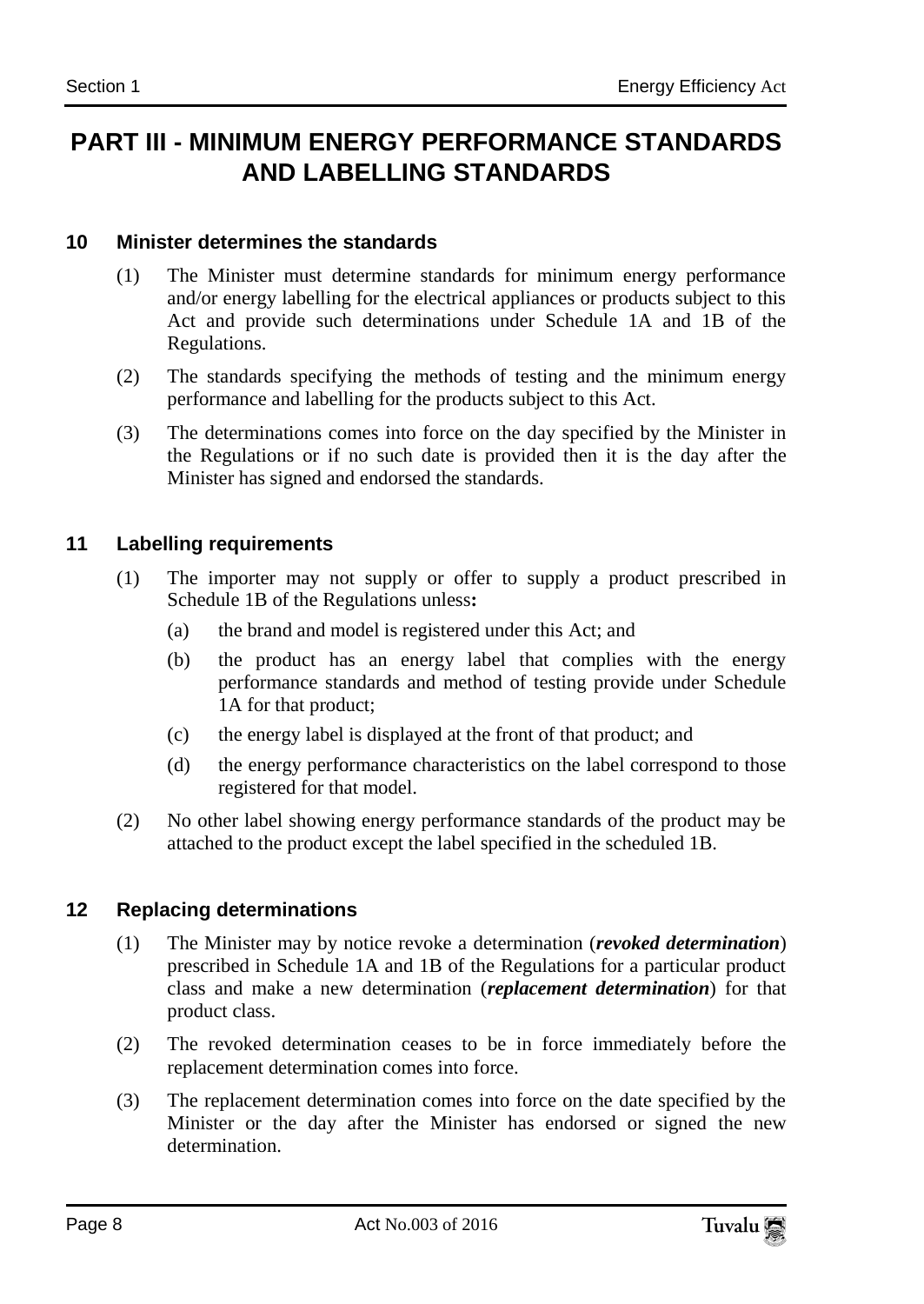<span id="page-8-0"></span>(4) The Minister must ensure that the new determination is made known to the public through the publication of such amendment to the Regulations on the government notice board or announcement on the radio Tuvalu.

### **PART IV - REQUIREMENTS FOR IMPORTERS**

#### <span id="page-8-1"></span>**13 Supplying or offer to supply**

A person who intends to import, offer to supply or supply a product subject to this Act and specified under Schedule 1A and 1B of the Regulations must not do so unless:

- (a) the brand and model of the product is registered under Part VI; and
- (b) the product complies with the standards required for that particular product class as specified under Schedule 1A and 1B of the Regulations.

### **PART V - ADMINISTRATION**

#### <span id="page-8-3"></span><span id="page-8-2"></span>**14 Regulator**

The Director of Energy is the Regulator of products or electrical appliances subject to this Act.

#### <span id="page-8-4"></span>**15 Functions**

The Regulator has functions as follows:

- (a) to administer the Act; and
- (b) to maintain a register of products complying with the Act; and
- (c) to monitor and enforce compliance with the Act; and
- (d) to review and evaluate the operation of the Act; and
- (e) to advise the Minister on policy matters for the purpose of the Act;
- (f) to publish relevant information and other materials for public information; and
- (g) to carry out such other functions as may be conferred on the Regulator by the Act or any other Act.

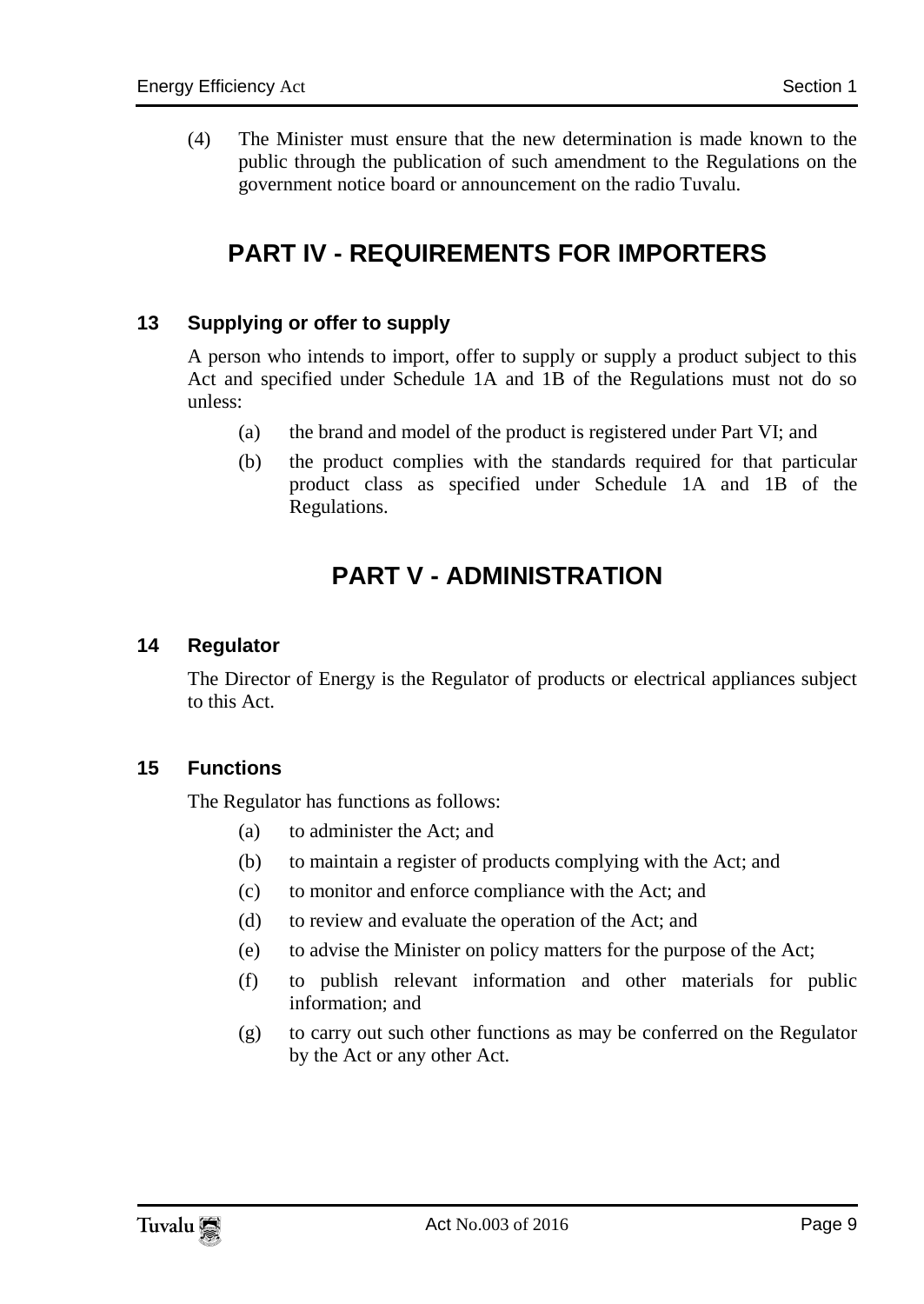#### <span id="page-9-0"></span>**16 Power of the Regulator**

<span id="page-9-1"></span>The Regulator has the power to do all things necessary to enforce any right, prosecute any offence and to do all lawful things necessary to carry out its functions or requirements under the Act.

### **PART VI - REGISTRATION**

#### <span id="page-9-2"></span>**17 Establishment of register**

The Regulator must establish and maintain a register to be known as the Register of products or electrical appliances subject to this Act.

#### <span id="page-9-3"></span>**18 Application to register**

- (1) A person who intends to import, supply or offer to supply a product class specified in Schedule 1A and 1B of the Regulations must apply to the Regulator to register the model of the product.
- (2) Application must be made in the appropriate form (Form A, Form B  $\&$  Form C) prescribed under Schedule 2 of the Regulations and under any of the following categories
	- (a) *Category A*: a model that is already registered in a country prescribed under Schedule 3.
	- (b) *Category B*: a model that is not registered in a prescribed country under Schedule 3 but which is identical with regard to energy efficiency to a model registered in a country prescribed under Schedule 3
	- (c) *Category C*: a model that is neither Category A or B.
- (3) The application form must be accompanied by original or certified documents required to substantiate the information provided in the form or any other information as directed by the Regulator.
- (4) If the documents in support of the application are in a language other than English, such documents must be translated into English at or by a certified translator institution either within or outside Tuvalu. Details of the translator must also be provided by the applicant to the Regulator.

#### <span id="page-9-4"></span>**19 Further information**

The Regulator may, for the purpose of determining an application under this Part, give the applicant a written notice requesting the applicant to give further specified documents or information within the time specified in the notice.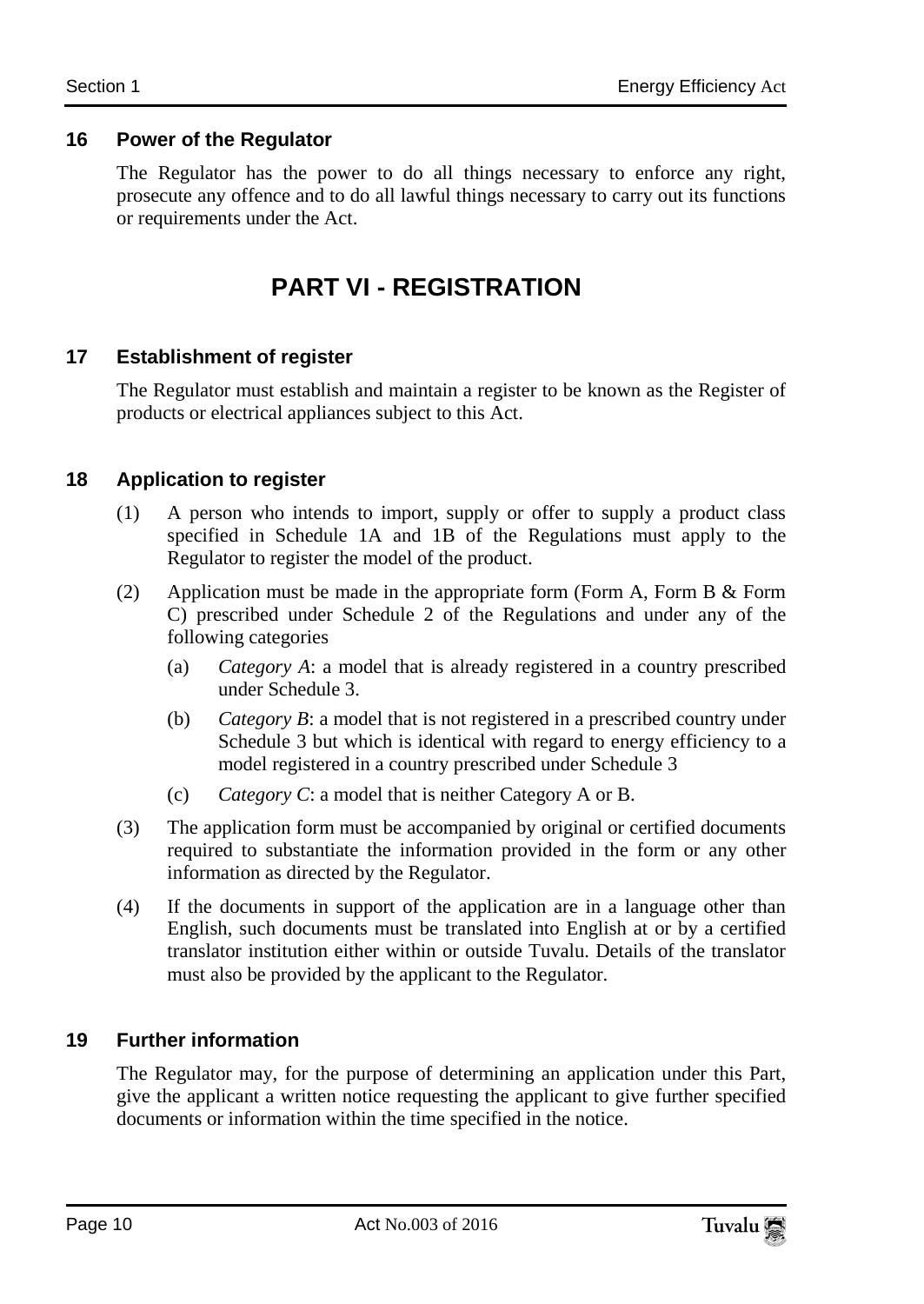#### <span id="page-10-0"></span>**20 Grounds for refusing an application**

- (1) The following are grounds for refusing an application under this Part:
	- (a) the model does not comply with the standards set out under Schedule 1A and 1B for that particular product class;
	- (b) the applicant has not given to the Regulator further documents or information by the time specified in a notice given in relation to the application;
	- (c) the documents or other information provided in the application, or as requested by the Regulator in the notice, is not accurate or sufficient;
	- (d) the applicant has not complied with any of the other provisions under this Act or any other Act.

#### <span id="page-10-1"></span>**21 Registration by the Regulator**

The Regulator must on application register the model, in relation to the product class, against the relevant standards for that product class, unless:

- (a) the model is not compliant with the required standards for that product or
- (b) if the applicant is a business or commercial importer, he or she has not meet the other legal requirements for carrying out such business in Tuvalu.

#### <span id="page-10-2"></span>**22 Deciding of application**

The Regulator must decide on the application within 7 working days from the date he received the application.

#### <span id="page-10-3"></span>**23 Issuing of registration permit.**

The Regulator must after satisfying that the application has fulfilled all the registration requirements, issue the applicant with a permit allowing him or her to supply or offer to supply or use the product in Tuvalu.

#### <span id="page-10-4"></span>**24 When a registration is in force**

A model's registration comes into force at the date specified in the registration permit.

#### <span id="page-10-5"></span>**25 When registration ceases to be in force.**

(1) A model's registration ceases to be in force:

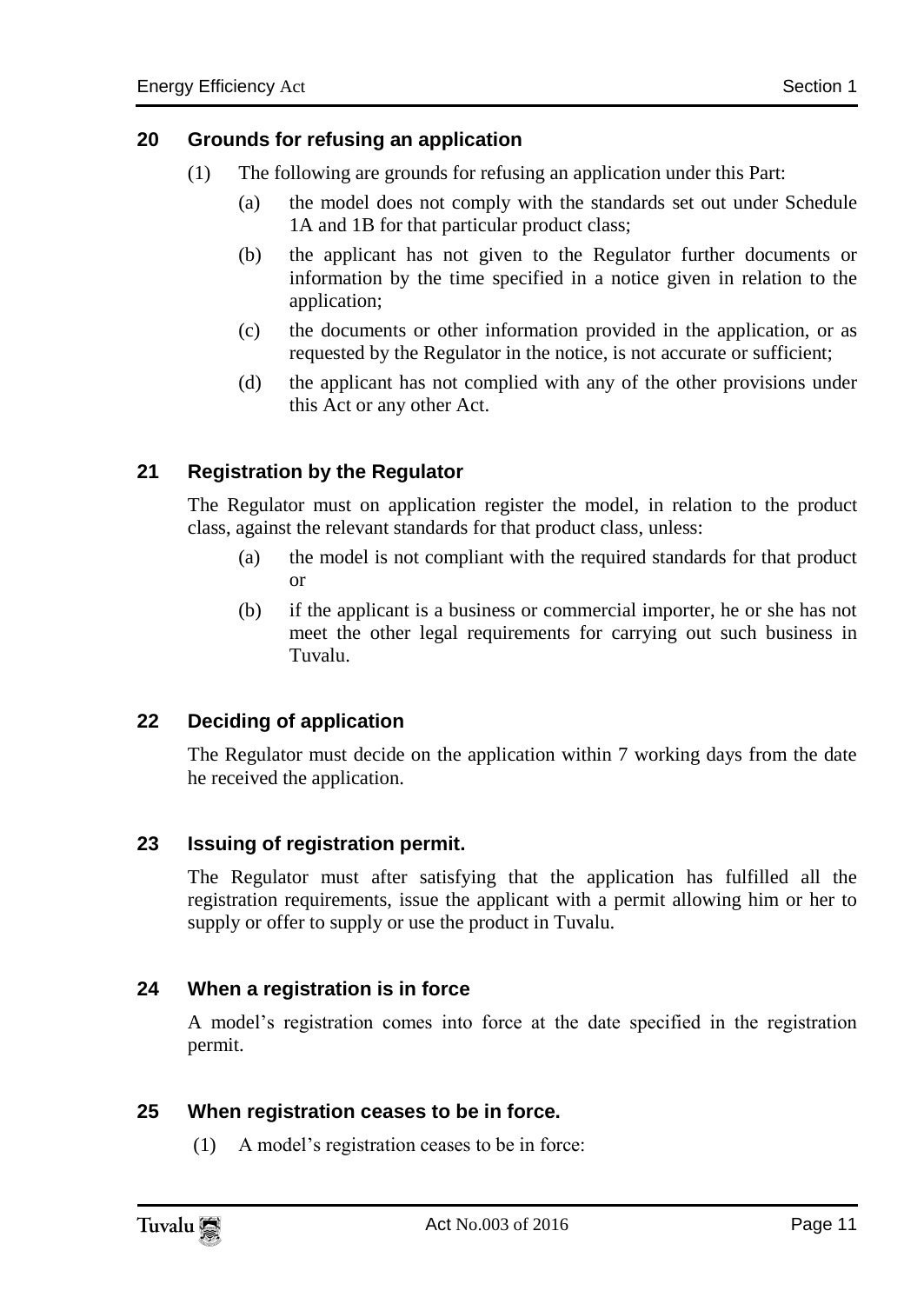- (a) at the beginning of the day after the end of the registration period specified in the permit; or
- (b) at the beginning of the day after the registration is cancelled;
- (2) For the purposes of paragraph (1)(a)the *registration period* for a model registered under Category C under section 17(2)(c) is 5 years beginning on the day the registration comes into force. The registration of a product registered under Category A or B remains in force as long as the product continues to be registered in a country prescribed under Schedule 3.

#### <span id="page-11-0"></span>**26 Suspending a registration**

- (1) The Regulator may suspend a model's registration if:
	- (a) the Regulator suspects, on reasonable grounds, that:

(i) the model does not comply with the standards required for that product class; or

(ii) any of the documentation or other information given to the Regulator at any time in connection with the registration was not accurate at the time it was given; or

(iii) changes have been made to the model so that any test results given in connection with the model's registration no longer accurately reflect the extent to which the model complies with the required standards; or

(iv) the applicant has breached a condition of the registration.

(v) the applicant has failed to comply with one or more of his responsibilities under this Act or any other Act that relates to the carrying out of his business or commercial undertaking; and

- (b) the Regulator is satisfied that the applicant has failed to comply with one or more of his responsibilities under the Act or any other Act that relates to the carrying out of his business.
- (2) A model covered by a suspension is taken not to be registered at all.
- (3) The Regulator must advise the holder of a suspended registration the reasons for the suspension and must give the holder a reasonable time (not exceeding 1 month) to respond or provide what he further required from the applicant.

#### <span id="page-11-1"></span>**27 Cancelling a registration**

- (1) The Regulator may cancel a model's registration in relation to a product class if the Regulator is satisfied that the applicant does not provide the documents or information required by the Regulator in 25(3).
- (2) The Regulator must after deciding to cancel the registration, give a written notice to the applicant of his decision to cancel his application. The notice must specify the reasons for the cancellation.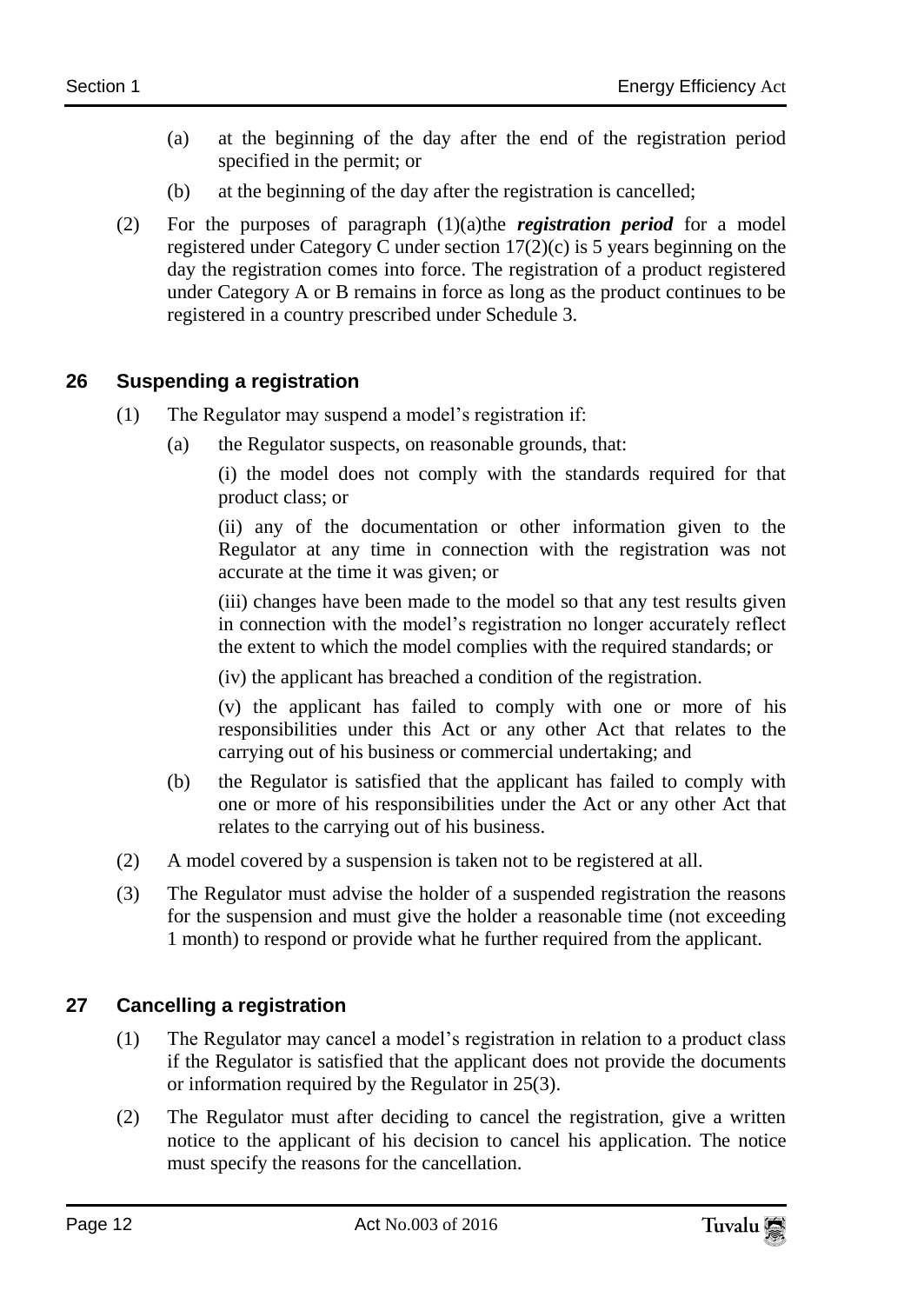- (3) A cancellation comes into force at a time specified in the notice given under subsection (2).
- (4) Cancellation of a registration can only be given after the Regulator has given the applicant the opportunity (suspension) to provide what is still required to satisfy the requirements for registration under the Act.

#### <span id="page-12-0"></span>**28 Notice of decisions**

- (1) The Regulator must give the applicant a written notice of its decision on an application under this Part.
- (2) If the application is granted, then the Regulator must issue a permit to the applicant.

#### <span id="page-12-1"></span>**29 Notice to contact person**

<span id="page-12-2"></span>If a notice is served on a person specified by the applicant as his contact person, such service is taken to have been served on the applicant.

### **PART VII - MONITORING AND INVESTIGATION**

#### <span id="page-12-3"></span>**30 Inspector**

- (1) The Regulator is an inspector.
- (2) The Regulator may, in writing, appoint a person or persons as an inspector for the purposes of this Part. An appointed inspector shall have all the appropriate authority of the Regulator required to perform the role appointed or given to him as though the inspection is performed by the Regulator personally.
- (3) The Regulator must not appoint a person as an inspector unless he is satisfied that the person has suitable training or experience to properly exercise the powers of an inspector.
- (4) The Regulator must not appoint an officer or employee of another government department as an inspector without the agreement of the responsible Secretary of the department of that appointed officer.
- (5) An inspector appointed under sub-section 2 must, in exercising of such powers comply with any directions given by the Regulator.

#### <span id="page-12-4"></span>**31 Powers in public areas**

(1) An inspector may exercise the following powers in premises where it is open for public to enter:

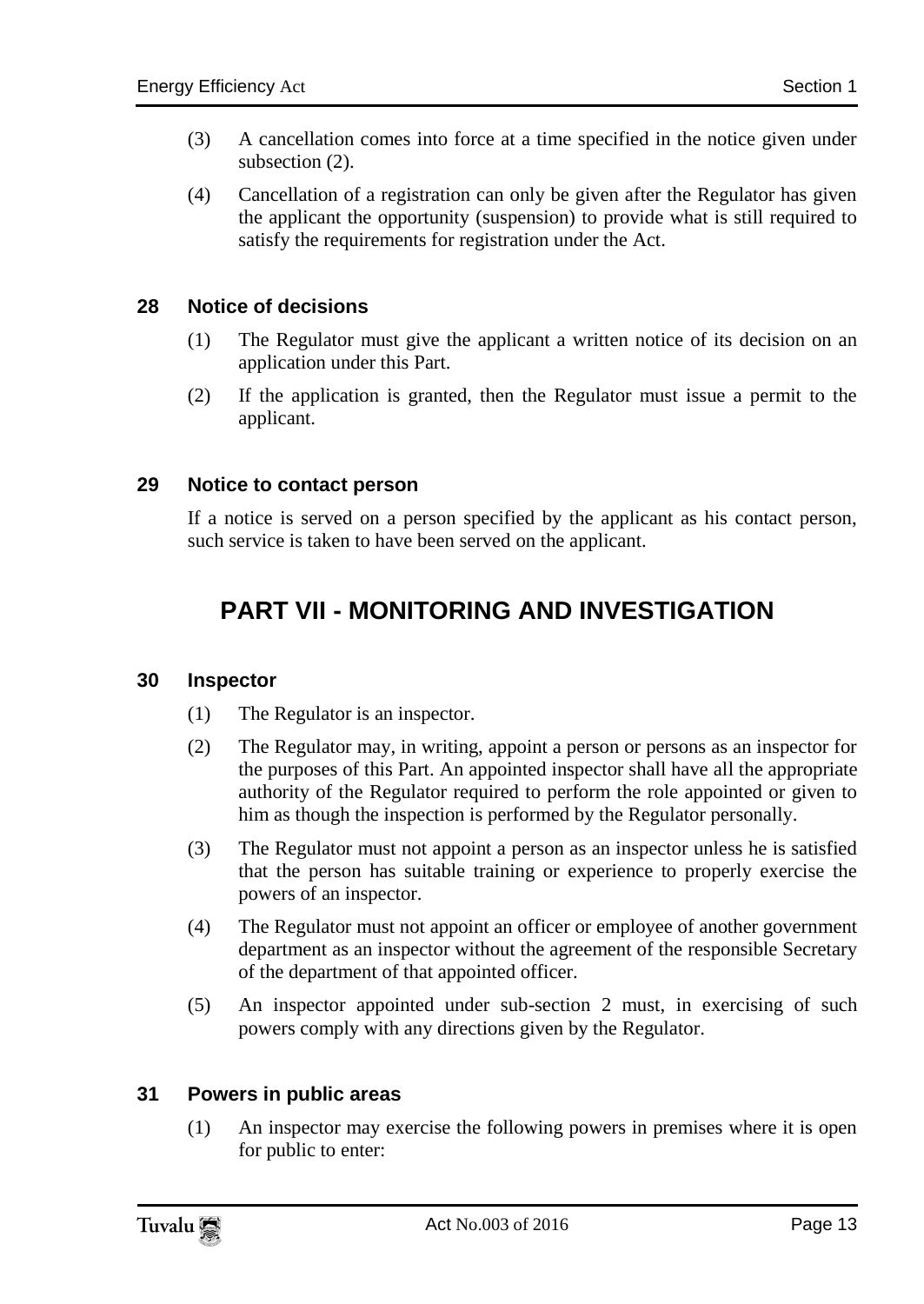- (a) to inspect the products that are subject to this Act;
- (b) to collect written information, advertising or any other document that is available, or made available, to the public in relation to the products subject to this Act;
- (c) to discuss product features of any product subject to this Act with any person;
- (d) to observe practices relating to the offer for supply, supply and disposal of the products subject to this Act.
- (2) An inspector may only exercise a power under subsection (1) for one or more of the following purposes:
	- (a) determining whether a provision of this Act has been, or is being, complied with;
	- (b) determining whether information given in compliance or purported compliance with a provision of this Act is correct;
	- (c) investigating a possible contravention of a related provision under the Act.
- (3) Subsection (1) does not affect any right of the occupier or owner of the premises in refusing to allow an inspector to enter, or remain on, the premises. In such circumstance, the inspector must apply to the Court for a warrant or interim order in order to enter and inspect or monitor the compliance of products supply or offer to supply in that premises.

#### <span id="page-13-0"></span>**32 Powers in private premises**

- (1) An inspector may enter any premises and exercise the monitoring and inspection powers for either or both of the following purposes:
	- (a) to determine whether a provision of this Act has been, or is being, complied with;
	- (b) to determine whether information given in compliance or purported compliance with a provision of this Act is correct.
- (2) An inspector is not authorised to enter the premises unless:
	- (a) the occupier of the premises has consented to the entry and the inspector has shown his or her identity card if required by the occupier; or
	- (b) the entry is made under a warrant issued by the Court.

#### <span id="page-13-1"></span>**33 Authorised person**

(1) The Regulator may appoint a person to assist the inspector in exercising powers or performing functions or duties under this part, if that assistance is necessary and reasonable.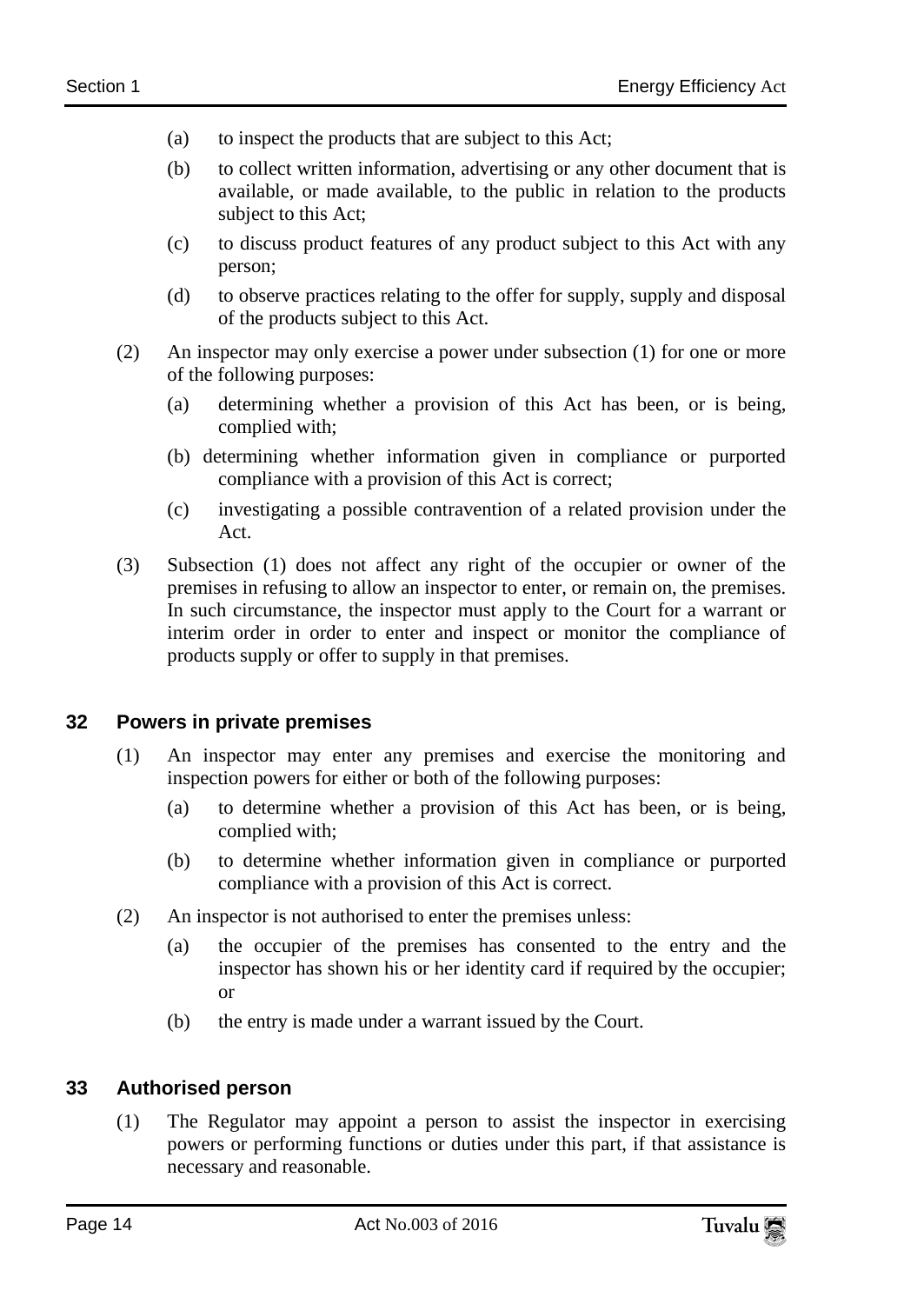(2) A person assisting the inspector must have the inspector's power necessary to carry out the functions in which he was appointed.

#### <span id="page-14-0"></span>**34 Identity cards**

- (1) The Regulator must issue an identity card to any inspector appointed under section 29(2) or authorised person appointed under 32(1).
- <span id="page-14-1"></span>(2) An inspector or authorised person must carry his or her identity card at all times when exercising powers under this Part and to provide it upon request.

### **PART VIII - OFFENCES AND ENFORCEMENT**

#### <span id="page-14-2"></span>**35 Offences**

- (1) A person who knowingly or with knowledge makes a declaration or produces documents of any kind in relation to registration or application for registration, that such declaration or document is false commits an offence and shall be liable to a fine of \$200 or 1 year imprisonment.
- (2) A person who knowingly or with knowledge misleads the Regulator; inspector or person authorised in the translation of the documents into English as specified under section 17(4) commits and offence and shall be liable to a fine of \$100 or 6 months imprisonment.
- (3) A person who knowingly or with knowledge supplies or offer to supply, a product prescribed in Schedule 1A and 1B of the Regulations, that the products have not been registered as required under the Act commits an offence and shall be liable to a fine of \$200 or 1 year imprisonment.
- (4) A person who knowingly or with knowledge allows his or her permit to be used by someone else to trade his or her products while knowing that the person's products are subject to this Act and have not been registered under this Act commits an offence and shall be liable to a fine of \$200 or 1 year imprisonment.
- (5) A person who use the registration permit of another person to supply or offer to supply his products which are subject to this Act, knowingly and with knowledge that he has not registered his product as required under this Act commits and offence and shall be liable to a fine of \$100 or 6 months imprisonment.

#### <span id="page-14-3"></span>**36 Grant of injunctions**

(1) The Regulator may apply to the Court for an injunction if the Regulator is satisfied that a person has engaged, is engaging or is proposing to engage, in

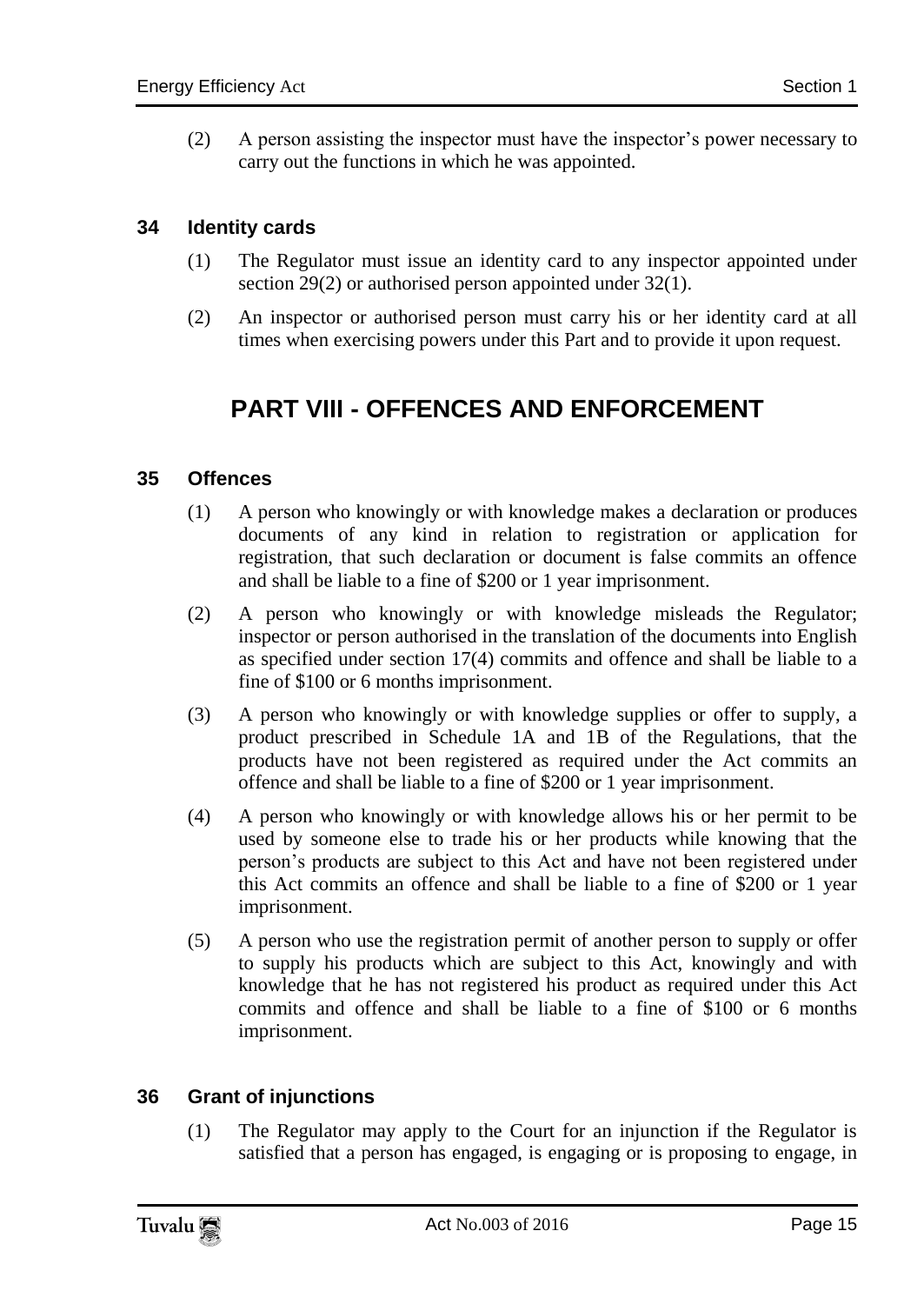conduct that breaches or is likely to breach any provision enforceable under this Act.

- (2) The Court may, on application by the Regulator or a person authorised by the Regulator, grant an injunction either:
	- (a) to restrain the person from engaging or proposing to engage in a certain conduct or act; or
	- (b) requiring the person to perform an act;
	- (c) or any other order necessary and proper to the Court in upholding the purpose and spirit of this Act.
- <span id="page-15-0"></span>(3) The Court may discharge or vary an injunction granted under this Part.

# **PART IX - REVIEWING DECISIONS**

#### <span id="page-15-1"></span>**37 Internal review**

- (1) A person affected by a decision made by the Regulator or any person authorised by the Regulator to perform certain roles under this Act may apply in writing to the Minister for a review of the decision.
- (2) An application for internal review to the Minister must be made within:
	- (a) 30 days after the day on which the decision first came to the notice of the applicant; or
	- (b) such further period (if any) as the Regulator or inspector notifies.
- (3) The Minister must, on receiving an application, review the decision within 5 working days and provide the decision in writing immediately to the applicant.
- (4) The Minister may:
	- (a) affirm, varying or revoke the decision of the Regulator or any person authorised by the Regulator; and
	- (b) if the Minister revokes the decision, make such other decision as the Minister thinks appropriate in the circumstances and must notify both the person applying for internal review and the Regulator.

# **PART X - MISCELLANEOUS**

#### <span id="page-15-3"></span><span id="page-15-2"></span>**38 Regulations**

The Minister may make regulations prescribing matters:

(a) required or permitted by this Act to be prescribed; or